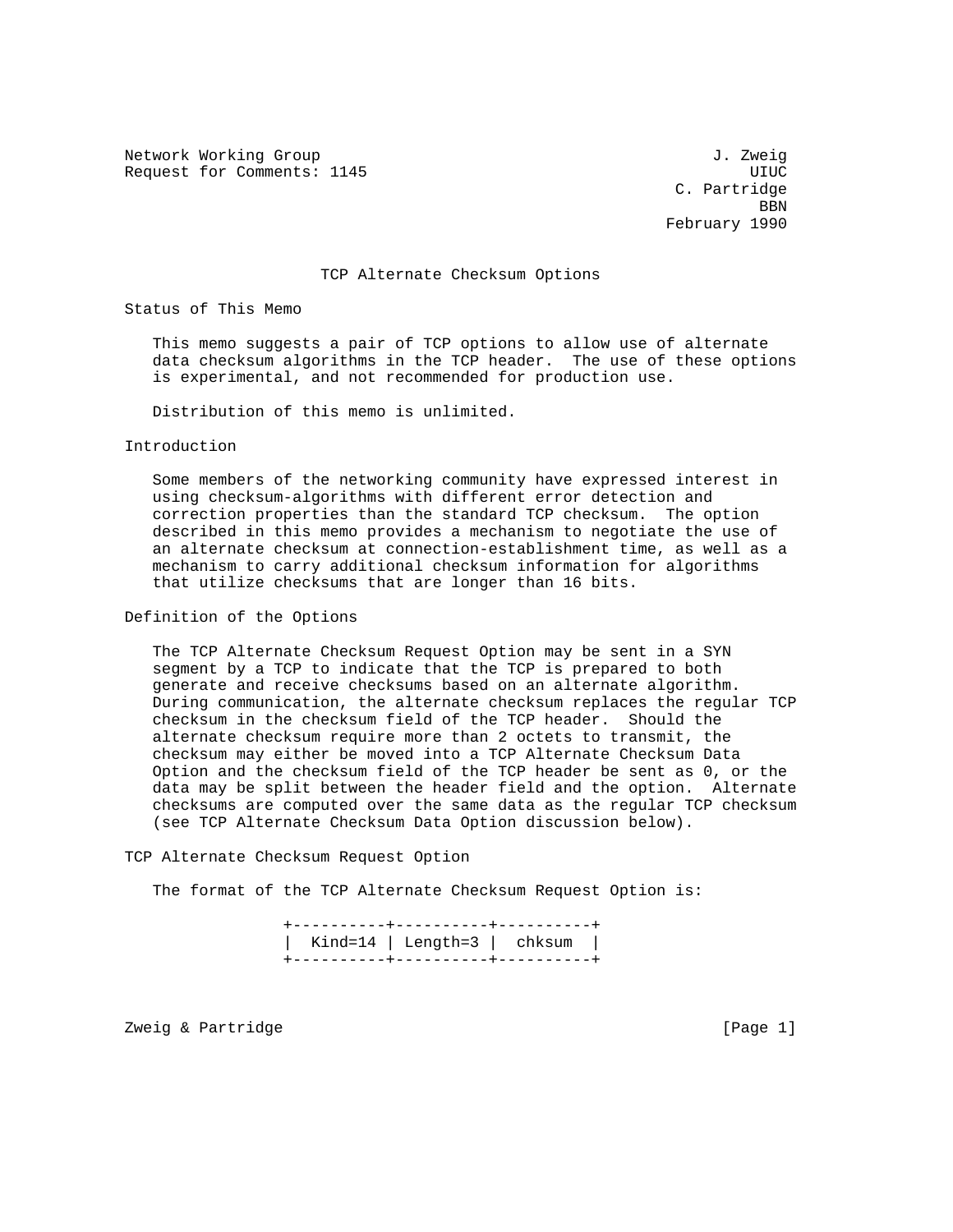Here chksum is a number identifying the type of checksum to be used.

 This option is not copied into each fragment, and appears only in the first fragment.

The currently defined values of chksum are:

 0 -- TCP checksum 1 -- 8-bit Fletcher's algorithm (see Appendix I) 2 -- 16-bit Fletcher's algorithm (see Appendix II)

 Note that the 8-bit Fletcher algorithm gives a 16-bit checksum and the 16-bit algorithm gives a 32-bit checksum.

Alternate checksum negotiation proceeds as follows:

 A SYN segment used to originate a connection may contain the Alternate Checksum Request Option, which specifies an alternate checksum-calculation algorithm to be used for the connection. The acknowledging SYN-ACK segment may also carry the option.

 If both SYN segments carry the Alternate Checksum Request option, and both specify the same algorithm, that algorithm must be used for the remainder of the connection. Otherwise, the standard TCP checksum algorithm must be used for the entire connection. Thus, for example, if one TCP specifies type 1 checksums, and the other specifies type 2 checksums, then they will use type 0 (the regular TCP checksum). Note that in practice, one TCP will typically be responding to the other's SYN, and thus either accepting or rejecting the proposed alternate checksum algorithm.

 Any segment with the SYN bit set must always use the standard TCP checksum algorithm. Thus the SYN segment will always be understood by the receiving TCP. The alternate checksum must not be used until the first non-SYN segment. In addition, because RST segments may also be received or sent without complete state information, any segment with the RST bit set must use the standard TCP checksum.

 The option may not be sent in any segment that does not have the SYN bit set.

 An implementation of TCP which does not support the option should silently ignore it (as RFC 1122 requires). Ignoring the option will force any TCP attempting to use an alternate checksum to use the standard TCP checksum algorithm, thus ensuring interoperability.

Zweig & Partridge [Page 2]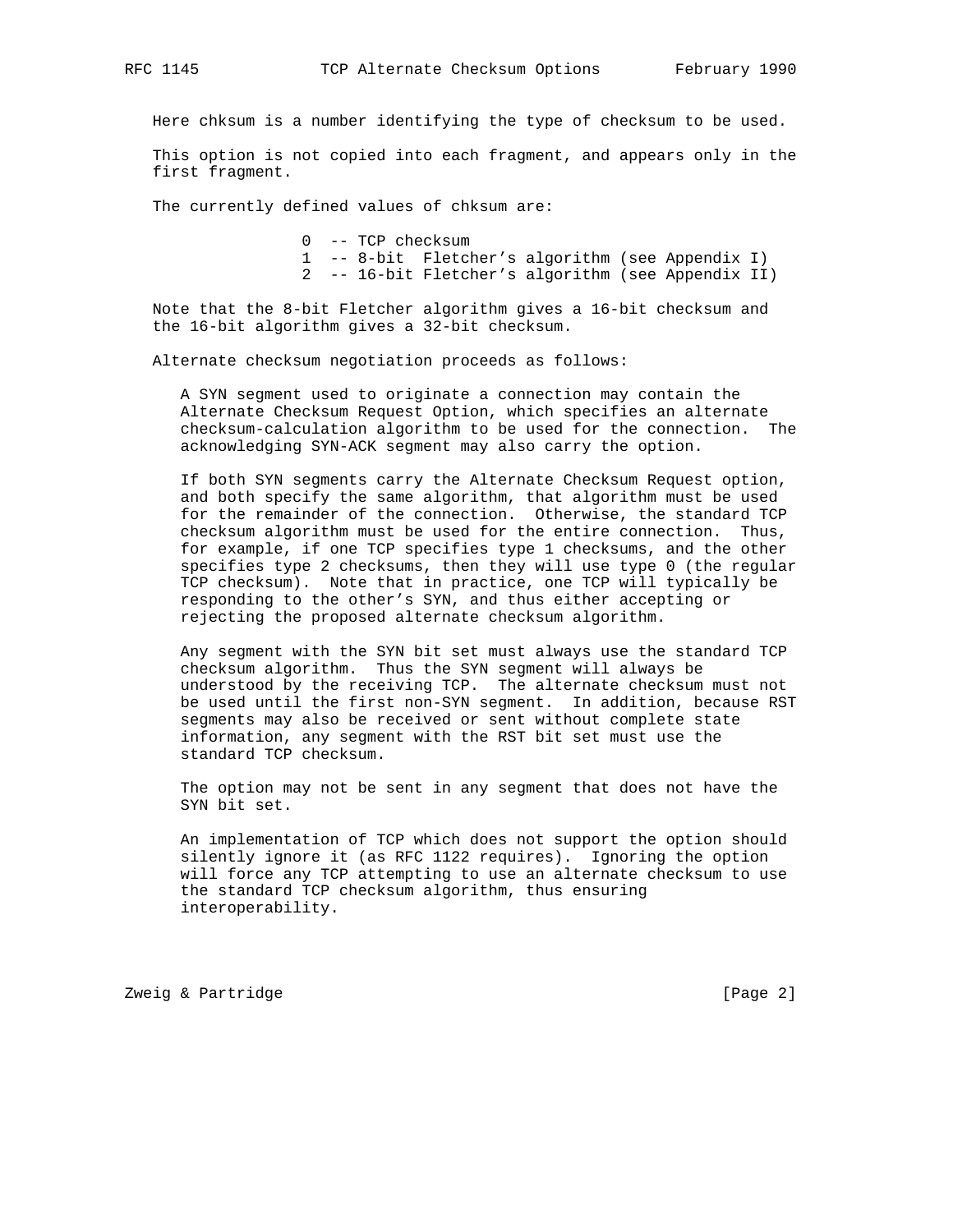## TCP Alternate Checksum Data Option

The format of the TCP Alternate Checksum Data Option is:

| Kind=15   Length=N   data      data |  |  |
|-------------------------------------|--|--|
|                                     |  |  |

 This field is used only when the alternate checksum that is negotiated is longer than 16 bits. These checksums will not fit in the checksum field of the TCP header and thus at least part of them must be put in an option. Whether the checksum is split between the checksum field in the TCP header and the option or the entire checksum is placed in the option is determined on a checksum by checksum basis.

 The length of this option will depend on the choice of alternate checksum algorithm for this connection.

 This option is not copied into each fragment, and appears only in the first fragment.

 While computing the alternate checksum, the TCP checksum field and the data portion TCP Alternate Checksum Data Option are replaced with zeros.

 An otherwise acceptable segment carrying this option on a connection using a 16-bit checksum algorithm, or carrying this option with an inappropriate number of data octets for the chosen alternate checksum algorithm is in error and must be discarded; a RST-segment must be generated, and the connection aborted.

 Note the requirement above that RST and SYN segments must always use the standard TCP checksum.

APPENDIX I: The 8-bit Fletcher Checksum Algorithm

 The 8-bit Fletcher Checksum Algorithm is calculated over a sequence of data octets (call them D[1] through D[N]) by maintaining 2 unsigned 1's-complement 8-bit accumulators A and B whose contents are initially zero, and performing the following loop where i ranges from 1 to N:

$$
A := A + D[i]
$$
  

$$
B := B + A
$$

 It can be shown that at the end of the loop A will contain the 8-bit 1's complement sum of all octets in the datagram, and that B will

Zweig & Partridge **Example 20** 2012 12:00 12:00 12:00 12:00 12:00 12:00 12:00 12:00 12:00 12:00 12:00 12:00 12:0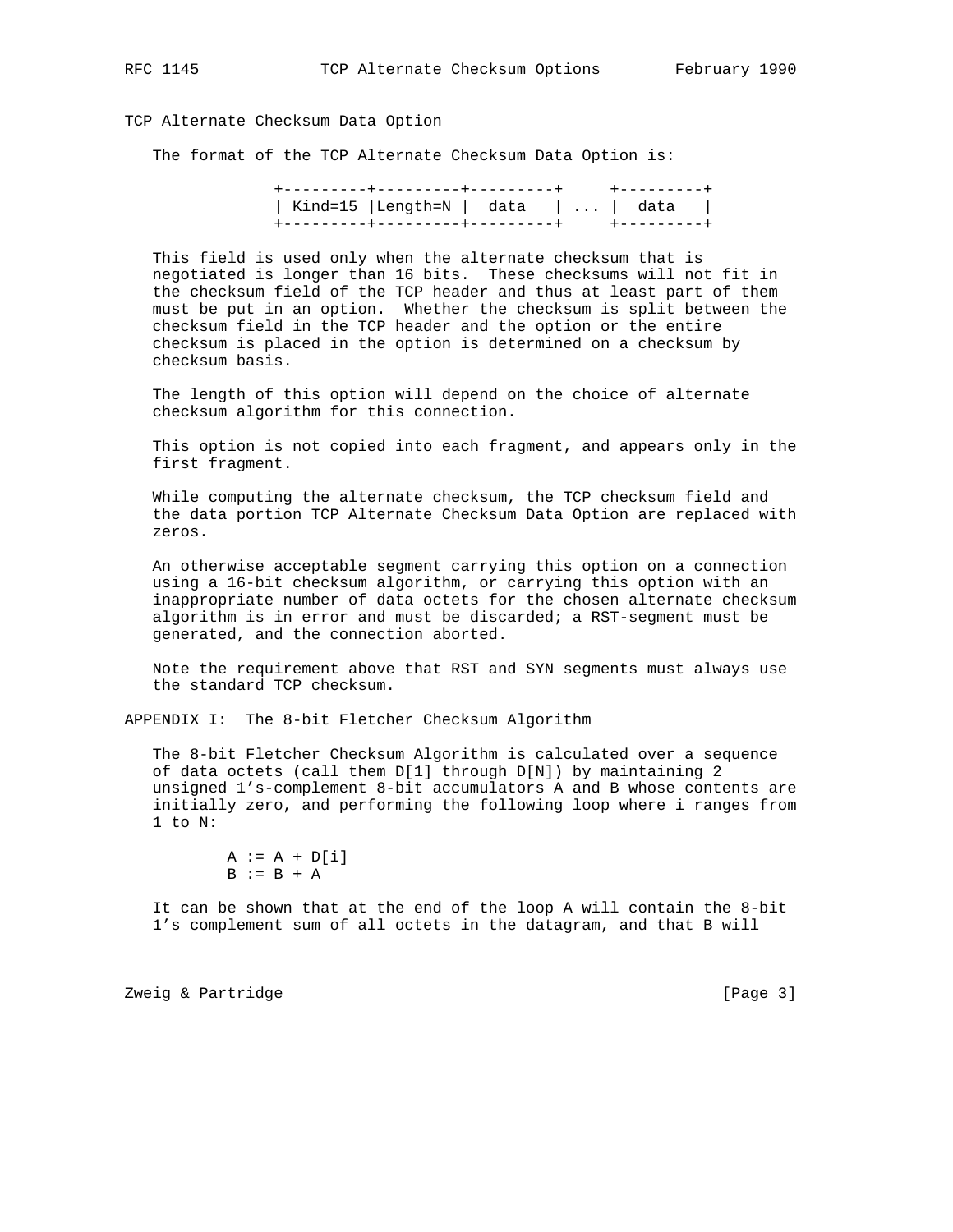contain  $(N)D[1] + (N-1)D[2] + ... + D[N].$ 

 The octets covered by this algorithm should be the same as those over which the standard TCP checksum calculation is performed, with the pseudoheader being D[1] through D[12] and the TCP header beginning at D[13]. Note that, for purposes of the checksum computation, the checksum field itself must be equal to zero.

 At the end of the loop, the A goes in the first byte of the TCP checksum and B goes in the second byte.

 Note that, unlike the OSI version of the Fletcher checksum, this checksum does not adjust the check bytes so that the receiver checksum is 0.

 There are a number of much faster algorithms for calculating the two octets of the 8-bit Fletcher checksum. For more information see [Sklower89], [Nakassis88] and [Fletcher82]. Naturally, any computation which computes the same number as would be calculated by the loop above may be used to calculate the checksum. One advantage of the Fletcher algorithms over the standard TCP checksum algorithm is the ability to detect the transposition of octets/words of any size within a datagram.

APPENDIX II: The 16-bit Fletcher Checksum Algorithm

 The 16-bit Fletcher Checksum algorithm proceeds in precisely the same manner as the 8-bit checksum algorithm,, except that A, B and the D[i] are 16-bit quantities. It is necessary (as it is with the standard TCP checksum algorithm) to pad a datagram containing an odd number of octets with a zero octet.

 Result A should be placed in the TCP header checksum field and Result B should appear in an TCP Alternate Checksum Data option. This option must be present in every TCP header. The two bytes reserved for B should be set to zero during the calculation of the checksum.

 The checksum field of the TCP header shall contain the contents of A at the end of the loop. The TCP Alternate Checksum Data option must be present and contain the contents of B at the end of the loop.

## BIBLIOGRAPHY:

 [BrBoPa89] Braden, R., Borman, D., and C. Partridge, "Computing the Internet Checksum", ACM Computer Communication Review, Vol. 19, No. 2, pp. 86-101, April 1989. [Note that this includes Plummer, W. "IEN-45: TCP Checksum Function Design" (1978) as an appendix.]

Zweig & Partridge **Example 2018** [Page 4]